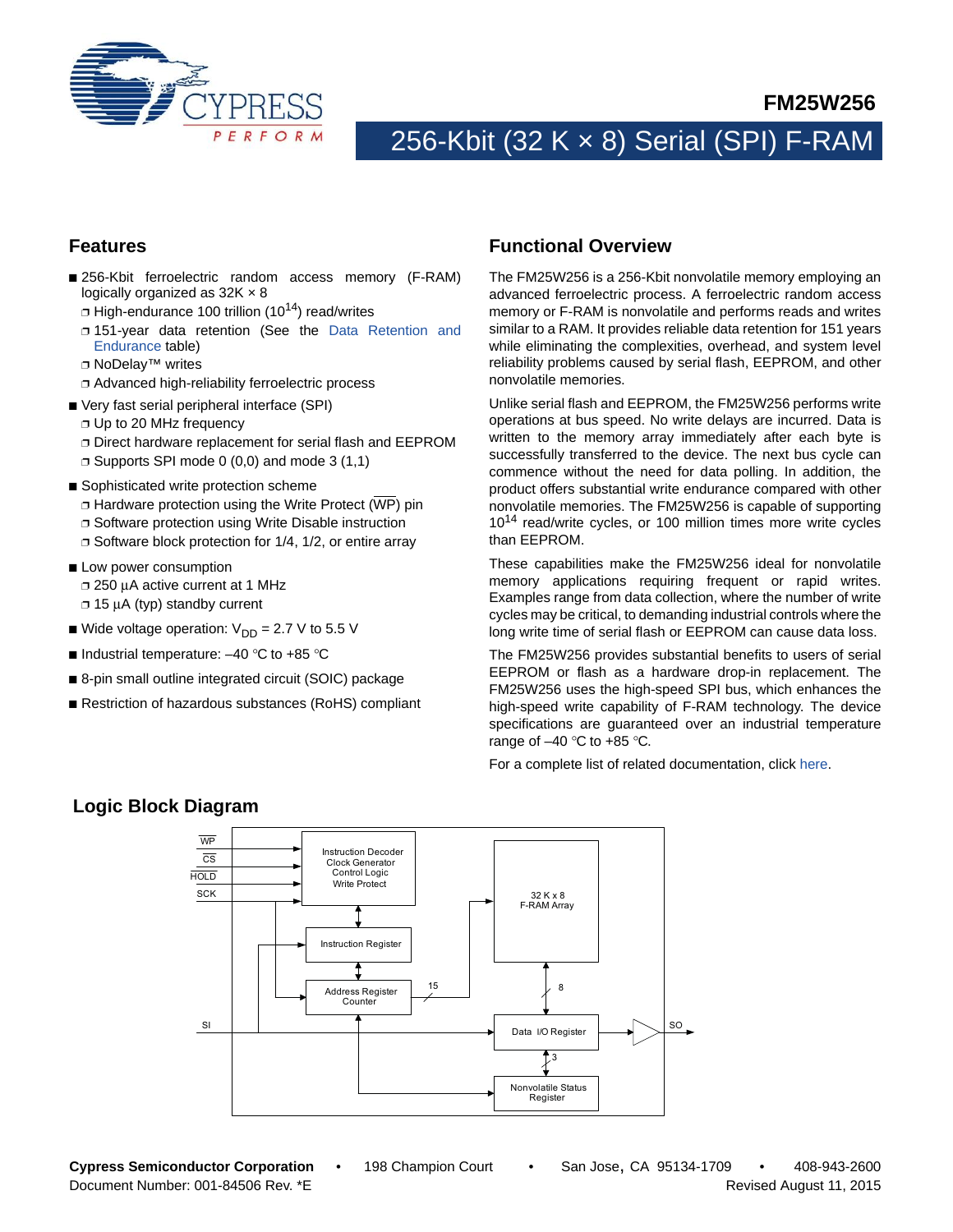

## **Contents**

| Serial Peripheral Interface - SPI Bus  4 |  |
|------------------------------------------|--|
|                                          |  |
|                                          |  |
|                                          |  |
|                                          |  |
|                                          |  |
|                                          |  |
|                                          |  |
|                                          |  |
|                                          |  |
|                                          |  |
|                                          |  |
|                                          |  |
|                                          |  |
|                                          |  |
|                                          |  |
|                                          |  |
|                                          |  |

| Sales, Solutions, and Legal Information  20 |  |
|---------------------------------------------|--|
| Worldwide Sales and Design Support  20      |  |
|                                             |  |
|                                             |  |
|                                             |  |
|                                             |  |
|                                             |  |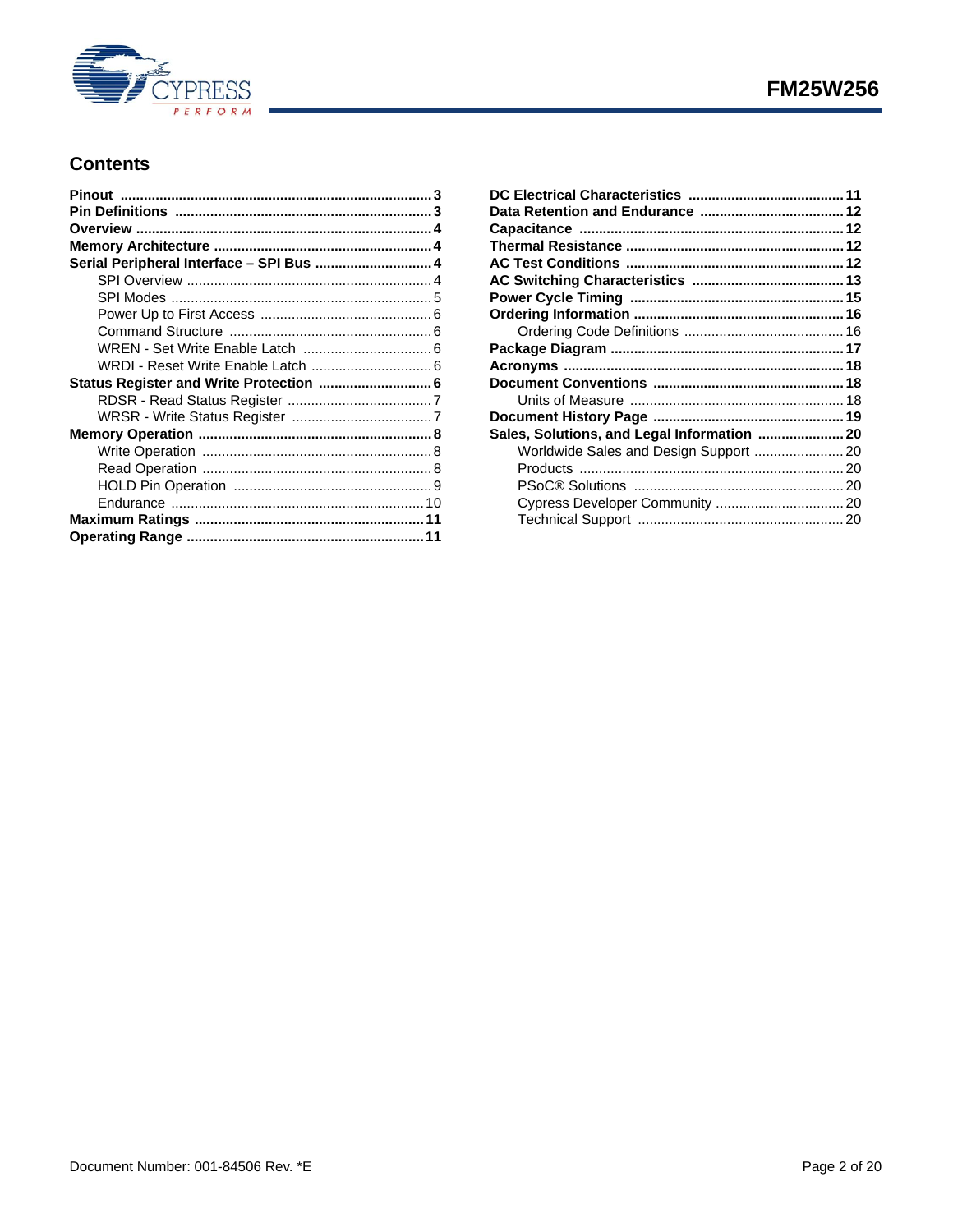

## <span id="page-2-0"></span>**Pinout**

## **Figure 1. 8-pin SOIC pinout**



## <span id="page-2-1"></span>**Pin Definitions**

| <b>Pin Name</b>        | I/O Type     | <b>Description</b>                                                                                                                                                                                                                                                                                                                                                                 |
|------------------------|--------------|------------------------------------------------------------------------------------------------------------------------------------------------------------------------------------------------------------------------------------------------------------------------------------------------------------------------------------------------------------------------------------|
| $\overline{\text{cs}}$ | Input        | Chip Select. This active LOW input activates the device. When HIGH, the device enters<br>low-power standby mode, ignores other inputs, and tristates the output. When LOW, the device<br>internally activates the SCK signal. A falling edge on CS must occur before every opcode.                                                                                                 |
| <b>SCK</b>             | Input        | Serial Clock. All I/O activity is synchronized to the serial clock. Inputs are latched on the rising<br>edge and outputs occur on the falling edge. Because the device is synchronous, the clock<br>frequency may be any value between 0 and 20 MHz and may be interrupted at any time.                                                                                            |
| $SI^{[1]}$             | Input        | Serial Input. All data is input to the device on this pin. The pin is sampled on the rising edge of<br>SCK and is ignored at other times. It should always be driven to a valid logic level to meet IDD<br>specifications.                                                                                                                                                         |
| SO <sup>[1]</sup>      | Output       | Serial Output. This is the data output pin. It is driven during a read and remains tristated at all<br>other times including when HOLD is LOW. Data transitions are driven on the falling edge of the<br>serial clock.                                                                                                                                                             |
| $\overline{\text{WP}}$ | Input        | Write Protect. This active LOW pin prevents write operation to the Status Register when WPEN<br>is set to '1'. This is critical because other write protection features are controlled through the<br>Status Register. A complete explanation of write protection is provided in Status Register and<br>Write Protection on page 7. This pin must be tied to $V_{DD}$ if not used. |
| <b>HOLD</b>            | Input        | HOLD Pin. The HOLD pin is used when the host CPU must interrupt a memory operation for<br>another task. When HOLD is LOW, the current operation is suspended. The device ignores any<br>transition on SCK or CS. All transitions on HOLD must occur while SCK is LOW. This pin must<br>be tied to $V_{DD}$ if not used.                                                            |
| $V_{SS}$               | Power supply | Ground for the device. Must be connected to the ground of the system.                                                                                                                                                                                                                                                                                                              |
| $V_{DD}$               | Power supply | Power supply input to the device.                                                                                                                                                                                                                                                                                                                                                  |

**Note**

<span id="page-2-2"></span><sup>1.</sup> SI may be connected to SO for a single pin data interface.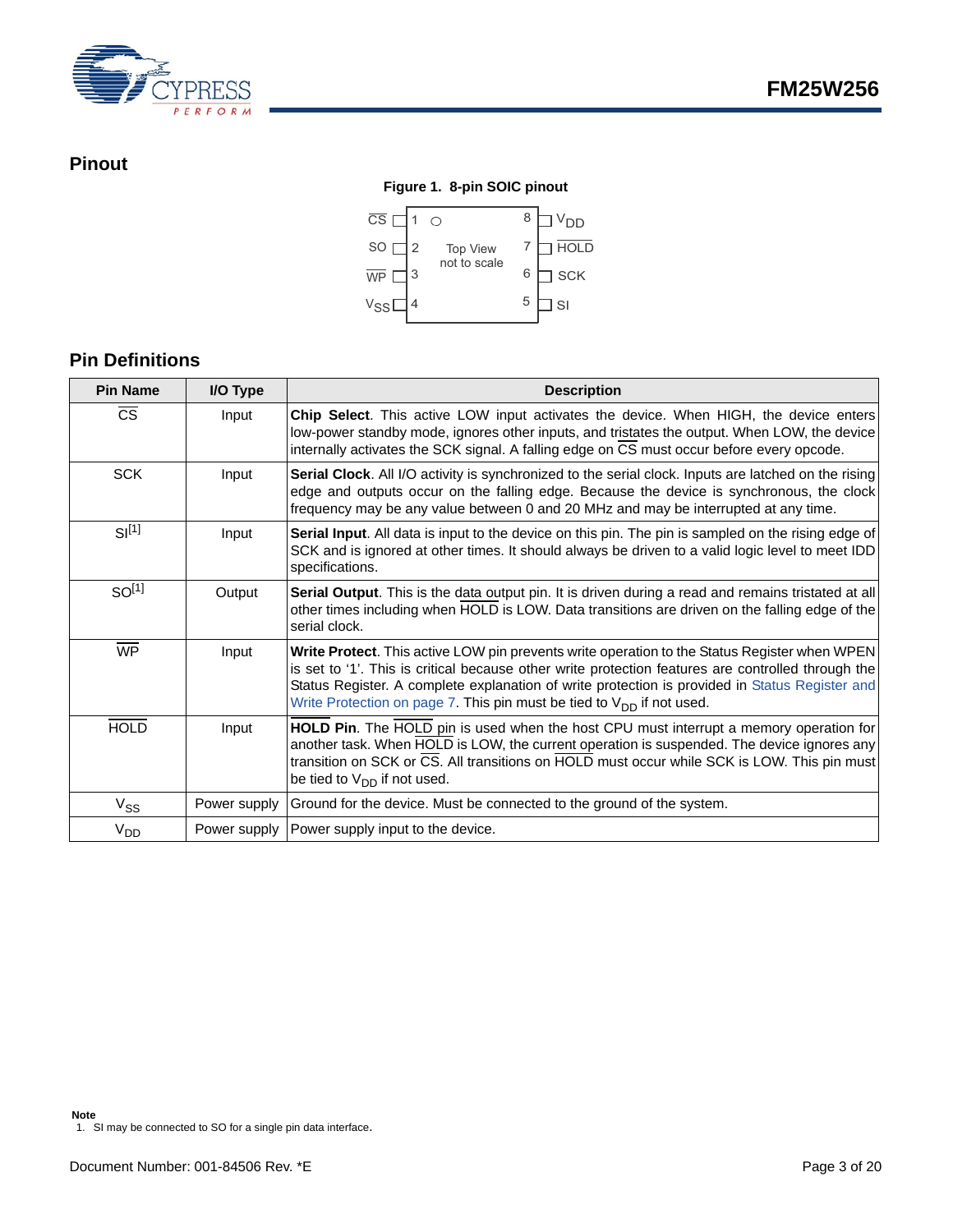

## <span id="page-3-0"></span>**Overview**

The FM25W256 is a serial F-RAM memory. The memory array is logically organized as  $32,768 \times 8$  bits and is accessed using an industry standard serial peripheral interface (SPI) bus. The functional operation of the F-RAM is similar to serial flash and serial EEPROMs. The major difference between the FM25W256 and a serial flash or EEPROM with the same pinout is the F-RAM's superior write performance, high endurance, and low power consumption.

## <span id="page-3-1"></span>**Memory Architecture**

When accessing the FM25W256, the user addresses 32K locations of eight data bits each. These eight data bits are shifted in or out serially. The addresses are accessed using the SPI protocol, which includes a chip select (to permit multiple devices on the bus), an opcode, and a two-byte address. The upper bit of the address range is a 'don't care' value. The complete address of 15 bits specifies each byte address uniquely.

Most functions of the FM25W256 are either controlled by the SPI interface or handled by on-board circuitry. The access time for the memory operation is essentially zero, beyond the time needed for the serial protocol. That is, the memory is read or written at the speed of the SPI bus. Unlike a serial flash or EEPROM, it is not necessary to poll the device for a ready condition because writes occur at bus speed. By the time a new bus transaction can be shifted into the device, a write operation is complete. This is explained in more detail in the interface section.

**Note** The FM25W256 contains no power management circuits other than a simple internal power-on reset circuit. It is the user's responsibility to ensure that  $V_{DD}$  is within datasheet tolerances to prevent incorrect operation. It is recommended that the part is not powered down with chip enable active.

## <span id="page-3-2"></span>**Serial Peripheral Interface – SPI Bus**

The FM25W256 is a SPI slave device and operates at speeds up to 20 MHz. This high-speed serial bus provides high-performance serial communication to a SPI master. Many common microcontrollers have hardware SPI ports allowing a direct interface. It is quite simple to emulate the port using ordinary port pins for microcontrollers that do not. The FM25W256 operates in SPI Mode 0 and 3.

#### <span id="page-3-3"></span>**SPI Overview**

The SPI is a four-pin interface with Chip Select  $(\overline{CS})$ , Serial Input (SI), Serial Output (SO), and Serial Clock (SCK) pins.

The SPI is a synchronous serial interface, which uses clock and data pins for memory access and supports multiple devices on the data bus. A device on the SPI bus is activated using the CS pin.

The relationship between chip select, clock, and data is dictated by the SPI mode. This device supports SPI modes 0 and 3. In both of these modes, data is clocked into the F-RAM on the rising The SPI protocol is controlled by opcodes. These opcodes specify the commands from the bus master to the slave device. After CS is activated, the first byte transferred from the bus master is the opcode. Following the opcode, any addresses and data are then transferred. The CS must go inactive after an operation is complete and before a new opcode can be issued. The commonly used terms in the SPI protocol are as follows:

#### *SPI Master*

The SPI master device controls the operations on a SPI bus. An SPI bus may have only one master with one or more slave devices. All the slaves share the same SPI bus lines and the master may select any of the slave devices using the CS pin. All of the operations must be initiated by the master activating a slave device by pulling the CS pin of the slave LOW. The master also generates the SCK and all the data transmission on SI and SO lines are synchronized with this clock.

#### *SPI Slave*

The SPI slave device is activated by the master through the Chip Select line. A slave device gets the SCK as an input from the SPI master and all the communication is synchronized with this clock. An SPI slave never initiates a communication on the SPI bus and acts only on the instruction from the master.

The FM25W256 operates as an SPI slave and may share the SPI bus with other SPI slave devices.

#### *Chip Select (CS)*

To select any slave device, the master needs to pull down the corresponding CS pin. Any instruction can be issued to a slave device only while the  $\overline{CS}$  pin is LOW. When the device is not selected, data through the SI pin is ignored and the serial output pin (SO) remains in a high-impedance state.

**Note** A new instruction must begin with the falling edge of CS. Therefore, only one opcode can be issued for each active Chip Select cycle.

#### *Serial Clock (SCK)*

The Serial Clock is generated by the SPI master and the communication is synchronized with this clock after CS goes LOW.

The FM25W256 enables SPI modes 0 and 3 for data communication. In both of these modes, the inputs are latched by the slave device on the rising edge of SCK and outputs are issued on the falling edge. Therefore, the first rising edge of SCK signifies the arrival of the first bit (MSB) of a SPI instruction on the SI pin. Further, all data inputs and outputs are synchronized with SCK.

#### *Data Transmission (SI/SO)*

The SPI data bus consists of two lines, SI and SO, for serial data communication. SI is also referred to as Master Out Slave In (MOSI) and SO is referred to as Master In Slave Out (MISO). The master issues instructions to the slave through the SI pin, while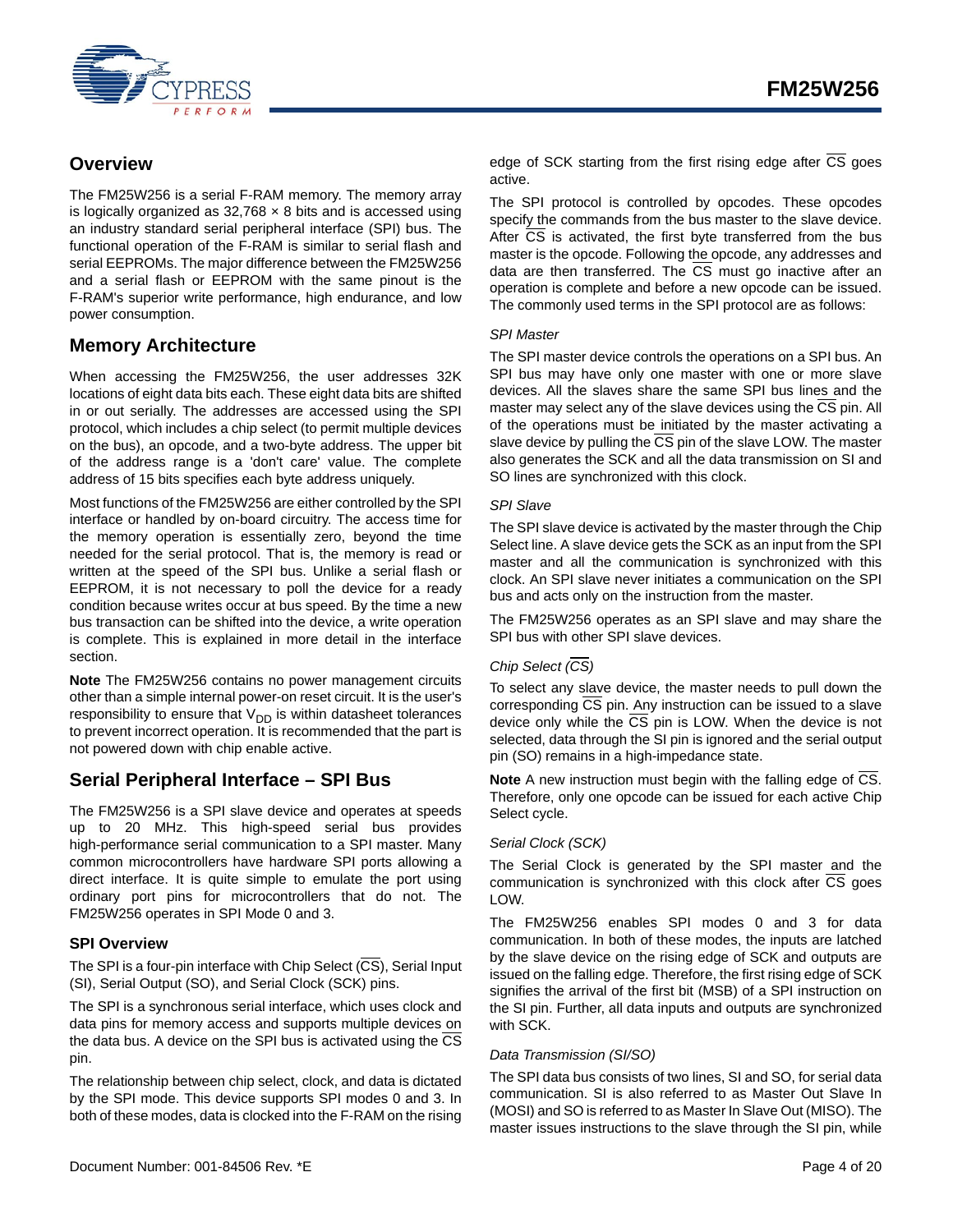

the slave responds through the SO pin. Multiple slave devices may share the SI and SO lines as described earlier.

The FM25W256 has two separate pins for SI and SO, which can be connected with the master as shown in [Figure 2.](#page-4-1)

For a microcontroller that has no dedicated SPI bus, a general-purpose port may be used. To reduce hardware resources on the controller, it is possible to connect the two data pins (SI, SO) together and tie off (HIGH) the HOLD and WP pins. [Figure 3](#page-4-2) shows such a configuration, which uses only three pins.

#### *Most Significant Bit (MSB)*

The SPI protocol requires that the first bit to be transmitted is the Most Significant Bit (MSB). This is valid for both address and data transmission.

<span id="page-4-1"></span>The 256-Kbit serial F-RAM requires a 2-byte address for any read or write operation. Because the address is only 15 bits, the upper bit which is fed in is ignored by the device. Although this

bit is 'don't care', Cypress recommends that this bit be set to '0' to enable seamless transition to higher memory densities.

#### *Serial Opcode*

After the slave device is selected with  $\overline{CS}$  going LOW, the first byte received is treated as the opcode for the intended operation. FM25W256 uses the standard opcodes for memory accesses.

#### *Invalid Opcode*

If an invalid opcode is received, the opcode is ignored and the device ignores any additional serial data on the SI pin until the next falling edge of CS, and the SO pin remains tristated.

#### *Status Register*

FM25W256 has an 8-bit Status Register. The bits in the Status Register are used to configure the device. These bits are described in [Table 3 on page 7.](#page-6-3)





**Figure 3. System Configuration without SPI port**

<span id="page-4-2"></span>

#### <span id="page-4-0"></span>**SPI Modes**

FM25W256 may be driven by a microcontroller with its SPI peripheral running in either of the following two modes:

 $\blacksquare$  SPI Mode 0 (CPOL = 0, CPHA = 0)

 $\blacksquare$  SPI Mode 3 (CPOL = 1, CPHA = 1)

For both these modes, the input data is latched in on the rising edge of SCK starting from the first rising edge after  $\overline{\text{CS}}$  goes active. If the clock starts from a HIGH state (in mode 3), the first rising edge after the clock toggles is considered. The output data is available on the falling edge of SCK.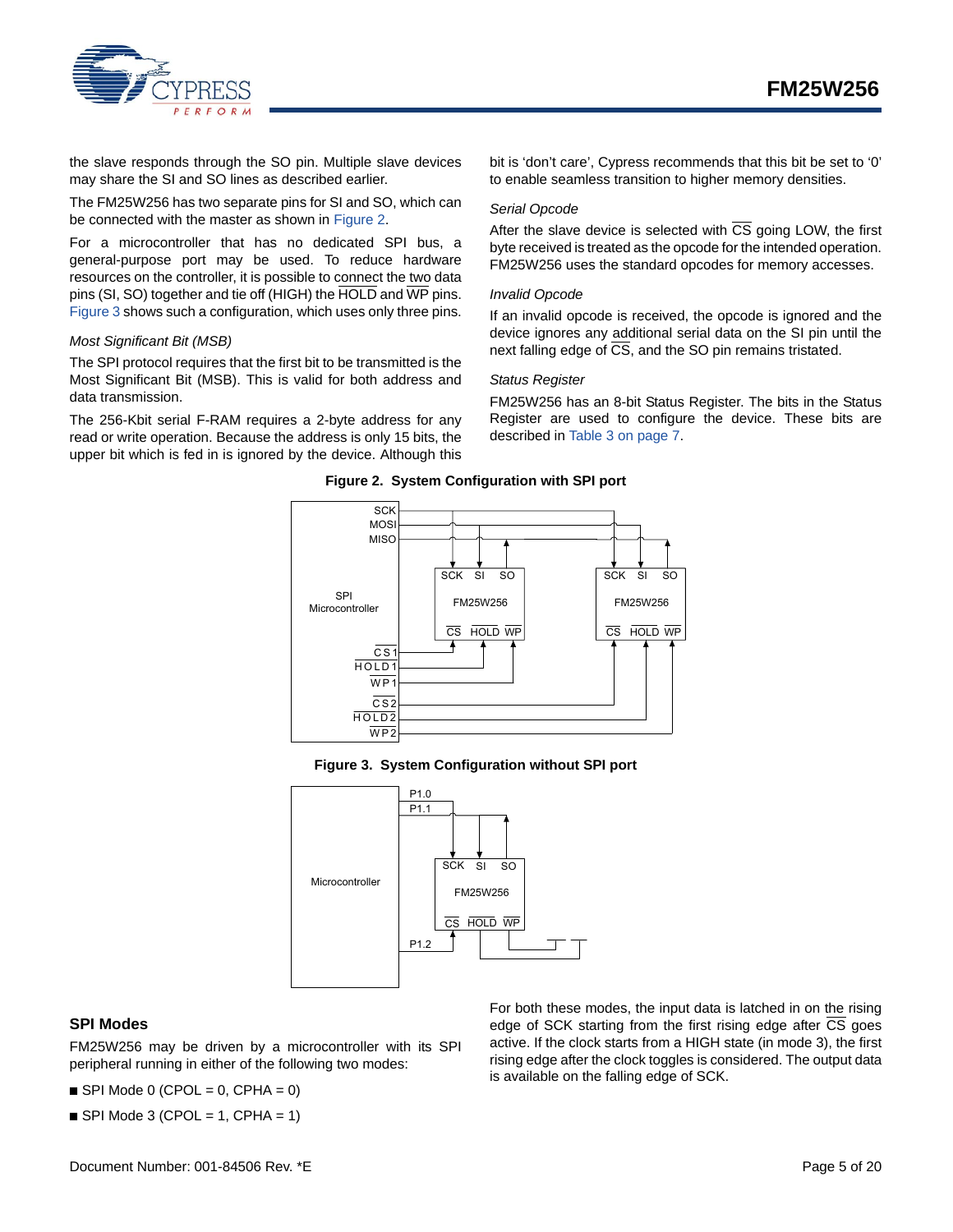

The two SPI modes are shown in [Figure 4 on page 6](#page-5-4) and [Figure](#page-5-5) [5 on page 6](#page-5-5). The status of the clock when the bus master is not transferring data is:

- SCK remains at 0 for Mode 0
- SCK remains at 1 for Mode 3

The device detects the SPI mode from the status of the SCK pin when the device is selected by bringing the CS pin LOW. If the SCK pin is LOW when the device is selected, SPI Mode 0 is assumed and if the SCK pin is HIGH, it works in SPI Mode 3.

#### <span id="page-5-4"></span>**Figure 4. SPI Mode 0**



#### <span id="page-5-5"></span>**Figure 5. SPI Mode 3**



#### <span id="page-5-0"></span>**Power Up to First Access**

The FM25W256 is not accessible for a t<sub>PU</sub> time after power up. Users must comply with the timing parameter  $t_{PI}$ , which is the minimum time from  $V_{DD}$  (min) to the first CS LOW.

#### <span id="page-5-1"></span>**Command Structure**

There are six commands, called opcodes, that can be issued by the bus master to the FM25W256. They are listed in Table 1. These opcodes control the functions performed by the memory.

#### **Table 1. Opcode commands**

| <b>Name</b>  | <b>Description</b>           | Opcode     |
|--------------|------------------------------|------------|
| <b>WREN</b>  | Set write enable latch       | 0000 0110b |
| <b>WRDI</b>  | Write disable                | 0000 0100b |
| <b>RDSR</b>  | <b>Read Status Register</b>  | 0000 0101b |
| <b>WRSR</b>  | <b>Write Status Register</b> | 0000 0001b |
| <b>READ</b>  | Read memory data             | 0000 0011b |
| <b>WRITE</b> | Write memory data            | 0000 0010b |

#### <span id="page-5-2"></span>**WREN - Set Write Enable Latch**

The FM25W256 will power up with writes disabled. The WREN command must be issued before any write operation. Sending the WREN opcode allows the user to issue subsequent opcodes for write operations. These include writing the Status Register (WRSR) and writing the memory (WRITE).

Sending the WREN opcode causes the internal Write Enable Latch to be set. A flag bit in the Status Register, called WEL, indicates the state of the latch. WEL = '1' indicates that writes are permitted. Attempting to write the WEL bit in the Status Register has no effect on the state of this bit – only the WREN opcode can set this bit. The WEL bit will be automatically cleared on the rising edge of CS following a WRDI, a WRSR, or a WRITE operation. This prevents further writes to the Status Register or the F-RAM array without another WREN command. [Figure 6](#page-5-6) illustrates the WREN command bus configuration.

#### <span id="page-5-6"></span>**Figure 6. WREN Bus Configuration**



#### <span id="page-5-3"></span>**WRDI - Reset Write Enable Latch**

The WRDI command disables all write activity by clearing the Write Enable Latch. The user can verify that writes are disabled by reading the WEL bit in the Status Register and verifying that WEL is equal to '0'. [Figure 7](#page-5-7) illustrates the WRDI command bus configuration.

#### <span id="page-5-7"></span>**Figure 7. WRDI Bus Configuration**

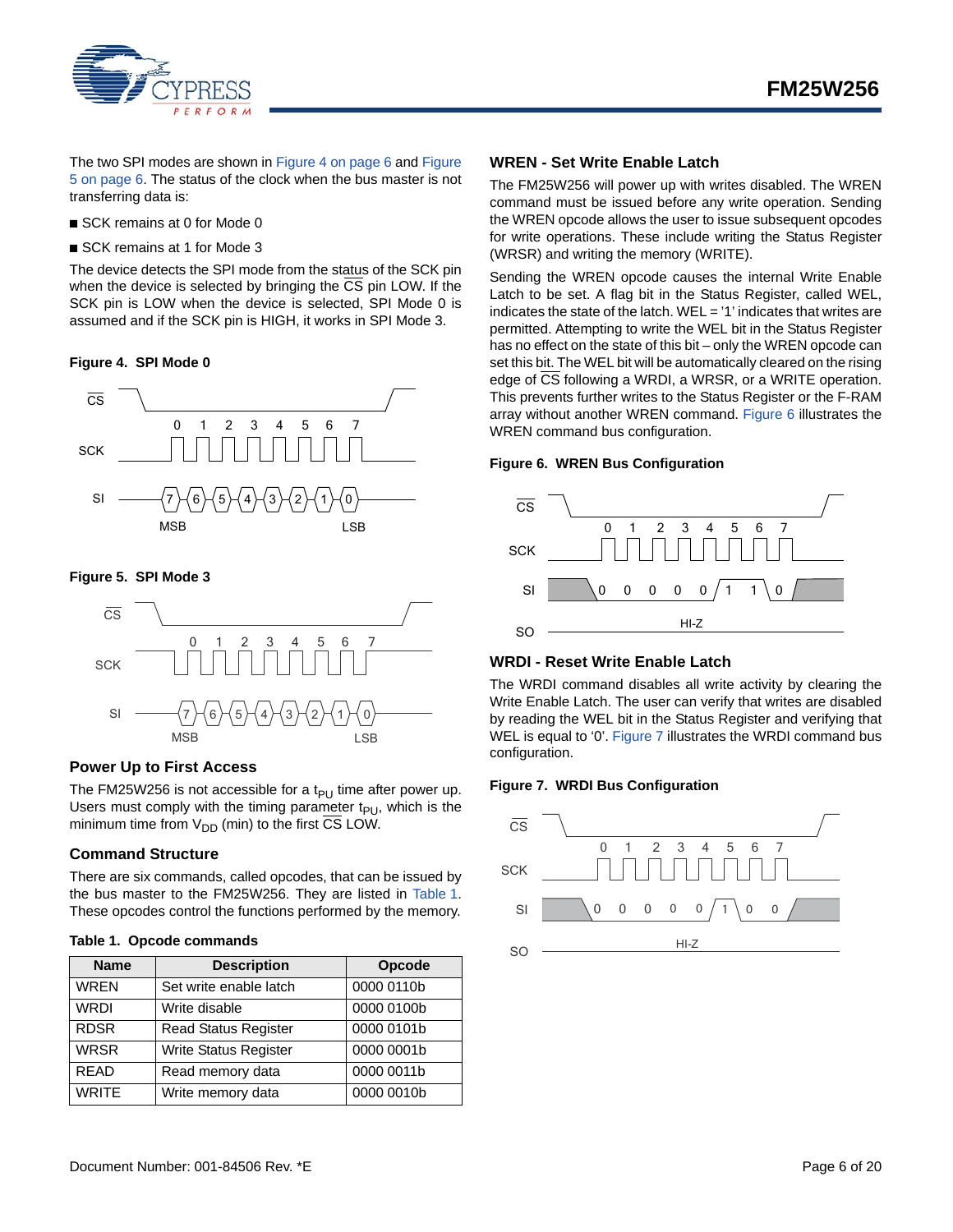

## <span id="page-6-0"></span>**Status Register and Write Protection**

The write protection features of the FM25W256 are multi-tiered and are enabled through the status register. The Status Register

#### **Table 2. Status Register**

| Bit 7   | Bit 6 | Bit 5 | Bit 4 | Bit 3                  | Bit 2   | Bit 1      | Bit 0 |
|---------|-------|-------|-------|------------------------|---------|------------|-------|
| WPEN(0) | X(0)  | X(0)  | X(0)  | BP <sub>1</sub><br>(0) | BP0 (0) | WEL<br>(0) | X(0)  |

#### <span id="page-6-3"></span>**Table 3. Status Register Bit Definition**

| <b>Bit</b>         | <b>Definition</b>     | <b>Description</b>                                                                                                                                                       |
|--------------------|-----------------------|--------------------------------------------------------------------------------------------------------------------------------------------------------------------------|
| Bit 0              | Don't care            | This bit is non-writable and always returns '0' upon read.                                                                                                               |
| Bit 1 (WEL)        | Write Enable Latch    | WEL indicates if the device is write enabled. This bit defaults to '0' (disabled) on power-up.<br>$WEL = '1' --$ Write enabled<br>$WEL = '0' \rightarrow Write$ disabled |
| Bit 2 (BP0)        | Block Protect bit '0' | Used for block protection. For details, see Table 4 on page 7.                                                                                                           |
| <b>Bit 3 (BP1)</b> | Block Protect bit '1' | Used for block protection. For details, see Table 4 on page 7.                                                                                                           |
| <b>Bit 4-6</b>     | Don't care            | These bits are non-writable and always return '0' upon read.                                                                                                             |
| Bit 7 (WPEN)       |                       | Write Protect Enable bit Used to enable the function of Write Protect Pin (WP). For details, see Table 5 on page 7.                                                      |

Bits 0 and 4-6 are fixed at '0'; none of these bits can be modified. Note that bit 0 ("Ready or Write in progress" bit in serial flash and EEPROM) is unnecessary, as the F-RAM writes in real-time and is never busy, so it reads out as a '0'. The BP1 and BP0 control the software write-protection features and are nonvolatile bits. The WEL flag indicates the state of the Write Enable Latch. Attempting to directly write the WEL bit in the Status Register has no effect on its state. This bit is internally set and cleared via the WREN and WRDI commands, respectively.

BP1 and BP0 are memory block write protection bits. They specify portions of memory that are write-protected as shown in Table 4.

<span id="page-6-5"></span>

|  |  |  |  | <b>Table 4. Block Memory Write Protection</b> |
|--|--|--|--|-----------------------------------------------|
|--|--|--|--|-----------------------------------------------|

| BP <sub>1</sub> | B <sub>P0</sub> | <b>Protected Address Range</b> |  |
|-----------------|-----------------|--------------------------------|--|
|                 |                 | None                           |  |
|                 |                 | 6000h to 7FFFh (upper 1/4)     |  |
|                 |                 | 4000h to 7FFFh (upper 1/2)     |  |
|                 |                 | 0000h to 7FFFh (all)           |  |

The BP1 and BP0 bits and the Write Enable Latch are the only mechanisms that protect the memory from writes. The remaining write protection features protect inadvertent changes to the block protect bits.

The write protect enable bit (WPEN) in the Status Register controls the effect of the hardware write protect  $(\overline{WP})$  pin. When the WPEN bit is set to '0', the status of the  $\overline{\text{WP}}$  pin is ignored. When the WPEN bit is set to '1', a LOW on the  $\overline{\text{WP}}$  pin inhibits a

write to the Status Register. Thus the Status Register is write-protected only when  $WPEN = '1'$  and  $WP = '0'.$ 

[Table 5](#page-6-4) summarizes the write protection conditions.

#### <span id="page-6-4"></span>**Table 5. Write Protection**

| <b>WEL</b> | <b>WPEN</b> | $\overline{\mathsf{WP}}$ | <b>Blocks</b> | <b>Protected   Unprotected</b><br><b>Blocks</b> | <b>Status</b><br><b>Register</b> |
|------------|-------------|--------------------------|---------------|-------------------------------------------------|----------------------------------|
| 0          | x           | X                        | Protected     | Protected                                       | Protected                        |
|            | 0           | X                        | Protected     | Unprotected                                     | Unprotected                      |
|            |             |                          | Protected     | Unprotected                                     | Protected                        |
|            |             |                          | Protected     | Unprotected                                     | Unprotected                      |

is organized as follows. (The default value shipped from the

factory for bits in the Status Register is '0'.)

#### <span id="page-6-1"></span>**RDSR - Read Status Register**

The RDSR command allows the bus master to verify the contents of the Status Register. Reading the status register provides information about the current state of the write-protection features. Following the RDSR opcode, the FM25W256 will return one byte with the contents of the Status Register.

#### <span id="page-6-2"></span>**WRSR - Write Status Register**

The WRSR command allows the SPI bus master to write into the Status Register and change the write protect configuration by setting the WPEN, BP0 and BP1 bits as required. Before issuing a WRSR command, the WP pin must be HIGH or inactive. Note that on the FM25W256, WP only prevents writing to the Status Register, not the memory array. Before sending the WRSR command, the user must send a WREN command to enable writes. Executing a WRSR command is a write operation and therefore, clears the Write Enable Latch.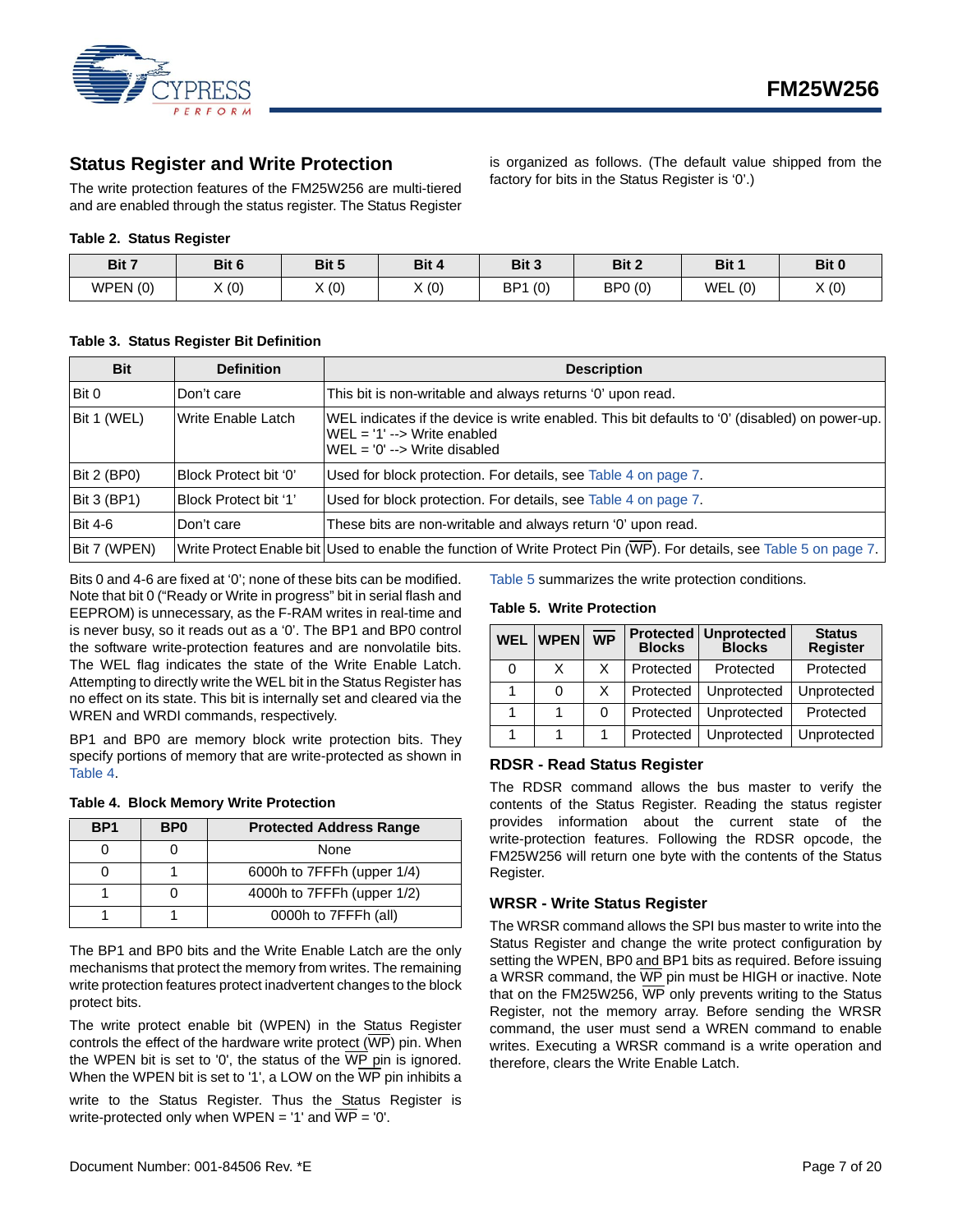



**Figure 8. RDSR Bus Configuration**

 $\overline{\text{cs}}$ SCK SO 01 23 4567  $SI$   $0$  0 0 0 0 0 0/1 MSB LSB D7)( X )( X )( X )( D3)(D2 HI-Z 012345 67 Opcode Data X X X X X

## <span id="page-7-0"></span>**Memory Operation**

The SPI interface, which is capable of a high clock frequency, highlights the fast write capability of the F-RAM technology. Unlike serial flash and EEPROMs, the FM25W256 can perform sequential writes at bus speed. No page register is needed and any number of sequential writes may be performed.

#### <span id="page-7-1"></span>**Write Operation**

All writes to the memory begin with a WREN opcode. The WRITE opcode is followed by a two-byte address containing the 15-bit address (A14-A0) of the first data byte to be written into the memory. The upper bit of the two-byte address is ignored. Subsequent bytes are data bytes, which are written sequentially. Addresses are incremented internally as long as the bus master continues to issue clocks and keeps  $\overline{CS}$  LOW. If the last address of 7FFFh is reached, the counter will roll over to 0000h. Data is written MSB first. The rising edge of  $\overline{CS}$  terminates a write operation. A write operation is shown in [Figure 10](#page-8-1).

**Note** When a burst write reaches a protected block address, the automatic address increment stops and all the subsequent data bytes received for write will be ignored by the device.

EEPROMs use page buffers to increase their write throughput. This compensates for the technology's inherently slow write operations. F-RAM memories do not have page buffers because each byte is written to the F-RAM array immediately after it is clocked in (after the eighth clock). This allows any number of bytes to be written without page buffer delays.

**Note** If the power is lost in the middle of the write operation, only the last completed byte will be written.

#### <span id="page-7-2"></span>**Read Operation**

After the falling edge of  $\overline{CS}$ , the bus master can issue a READ opcode. Following the READ command is a two-byte address containing the 15-bit address (A14-A0) of the first byte of the read operation. The upper bit of the address is ignored. After the opcode and address are issued, the device drives out the read data on the next eight clocks. The SI input is ignored during read data bytes. Subsequent bytes are data bytes, which are read out sequentially. Addresses are incremented internally as long as the bus master continues to issue clocks and  $\overline{\text{CS}}$  is LOW. If the last address of 7FFFh is reached, the counter will roll over to 0000h. Data is read MSB first. The rising edge of CS terminates a read operation and tristates the SO pin. A read operation is shown in [Figure 11](#page-8-2).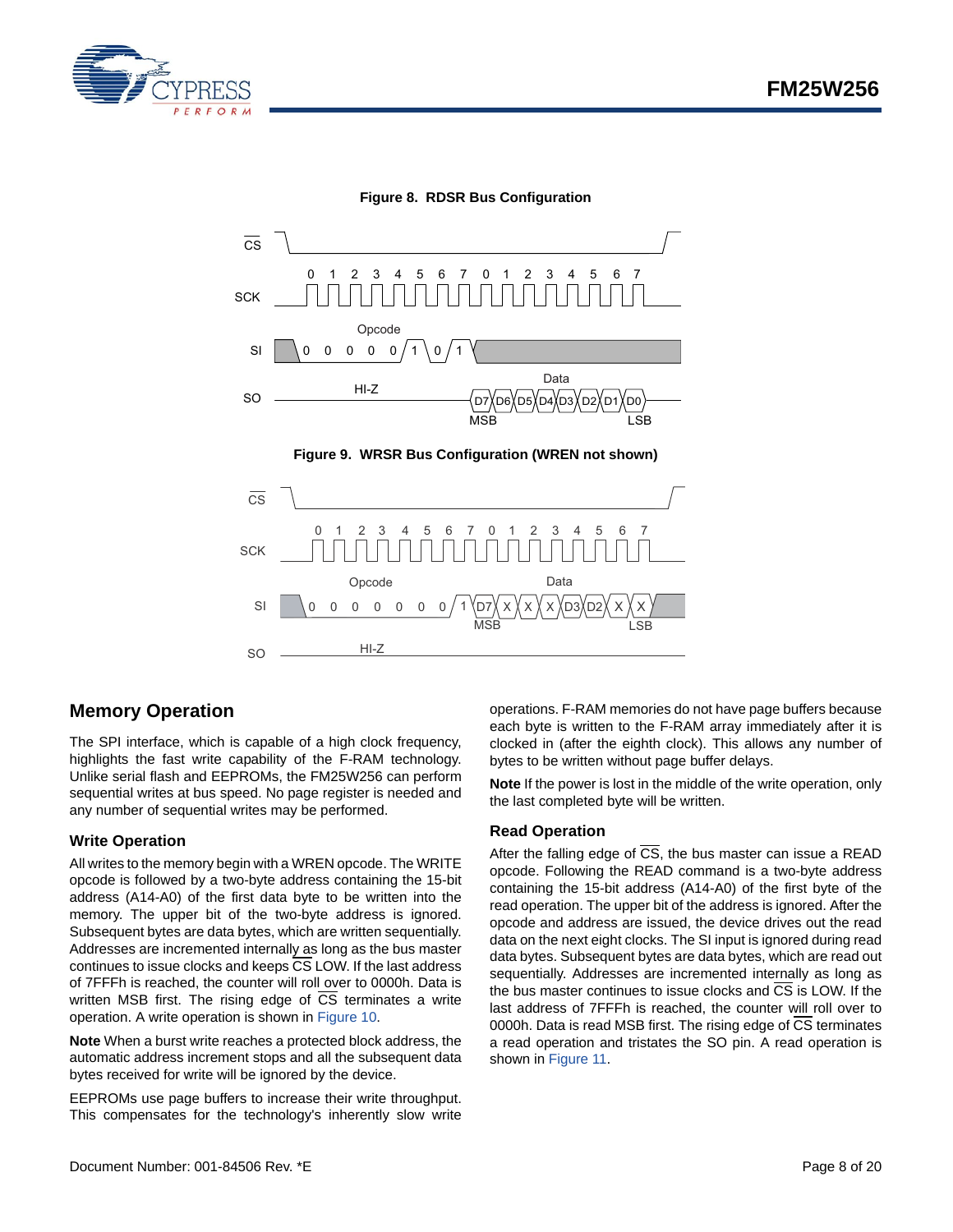

<span id="page-8-2"></span><span id="page-8-1"></span>

## <span id="page-8-0"></span>**HOLD Pin Operation**

The HOLD pin can be used to interrupt a serial operation without aborting it. If the bus master pulls the HOLD pin LOW while SCK is LOW, the current operation will pause. Taking the HOLD pin

HIGH while SCK is LOW will resume an operation. The transitions of HOLD must occur while SCK is LOW, but the SCK and  $\overline{\text{CS}}$  pin can toggle during a hold state.



#### **Note**

<span id="page-8-3"></span>2. Figure shows HOLD operation for input mode and output mode.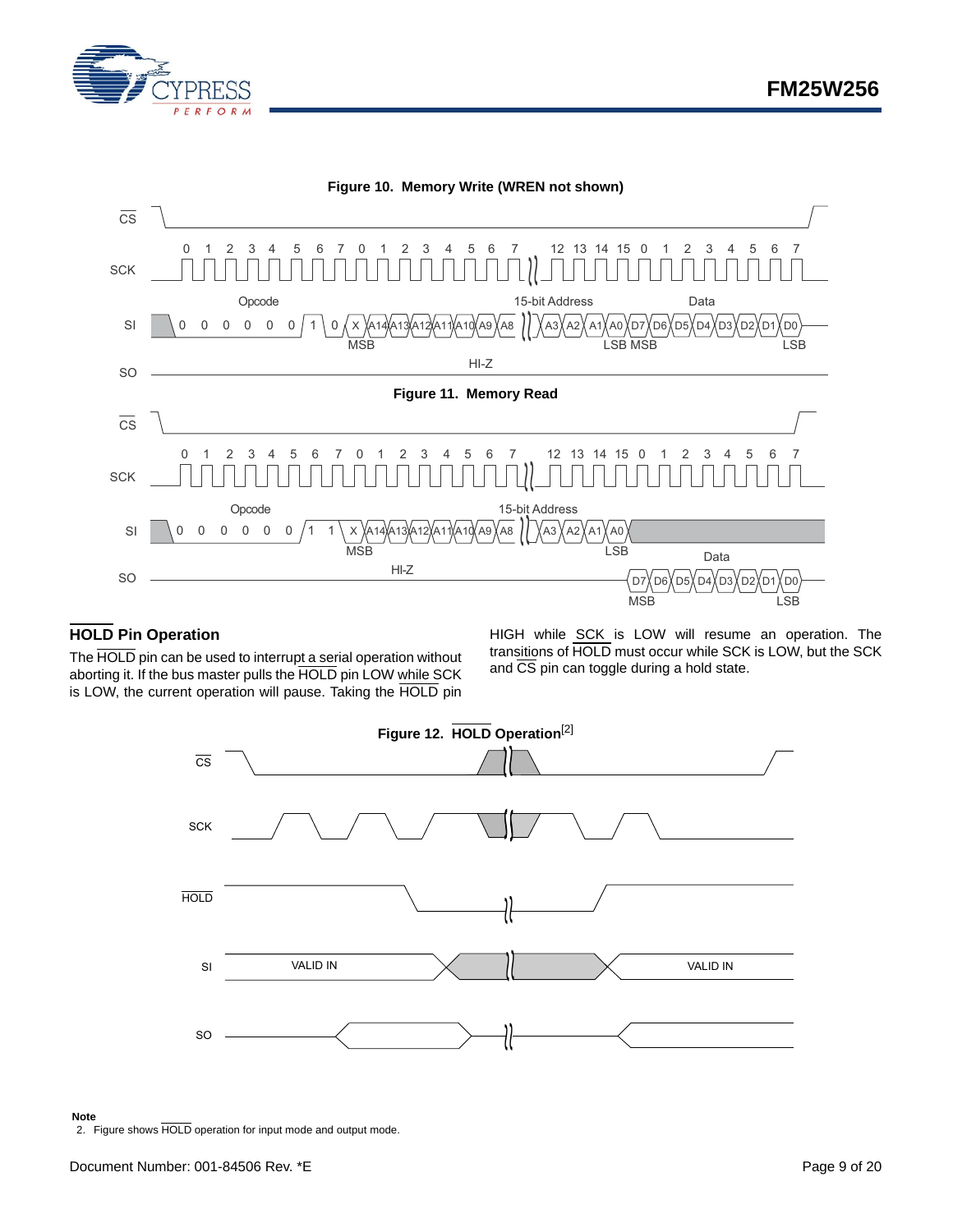

#### <span id="page-9-0"></span>**Endurance**

The FM25W256 devices are capable of being accessed at least 10<sup>14</sup> times, reads or writes. An F-RAM memory operates with a read and restore mechanism. Therefore, an endurance cycle is applied on a row basis for each access (read or write) to the memory array. The F-RAM architecture is based on an array of rows and columns of 4K rows of 64-bits each. The entire row is internally accessed once whether a single byte or all eight bytes are read or written. Each byte in the row is counted only once in an endurance calculation. [Table 6](#page-9-1) shows endurance calculations for a 64-byte repeating loop, which includes an opcode, a starting address, and a sequential 64-byte data stream. This causes each byte to experience one endurance cycle through the loop.

F-RAM read and write endurance is virtually unlimited even at a 20 MHz clock rate.

#### <span id="page-9-1"></span>**Table 6. Time to Reach Endurance Limit for Repeating 64-byte Loop**

| <b>SCK Freq</b><br>(MHz) | <b>Endurance</b><br><b>Cycles/sec</b> | <b>Endurance</b><br>Cycles/year | <b>Years to Reach</b><br>Limit |
|--------------------------|---------------------------------------|---------------------------------|--------------------------------|
| 20                       | 37,310                                | $1.18 \times 10^{12}$           | 85.1                           |
| 10                       | 18,660                                | $5.88 \times 10^{11}$           | 170.2                          |
| 5                        | 9,330                                 | $2.94 \times 10^{11}$           | 340.3                          |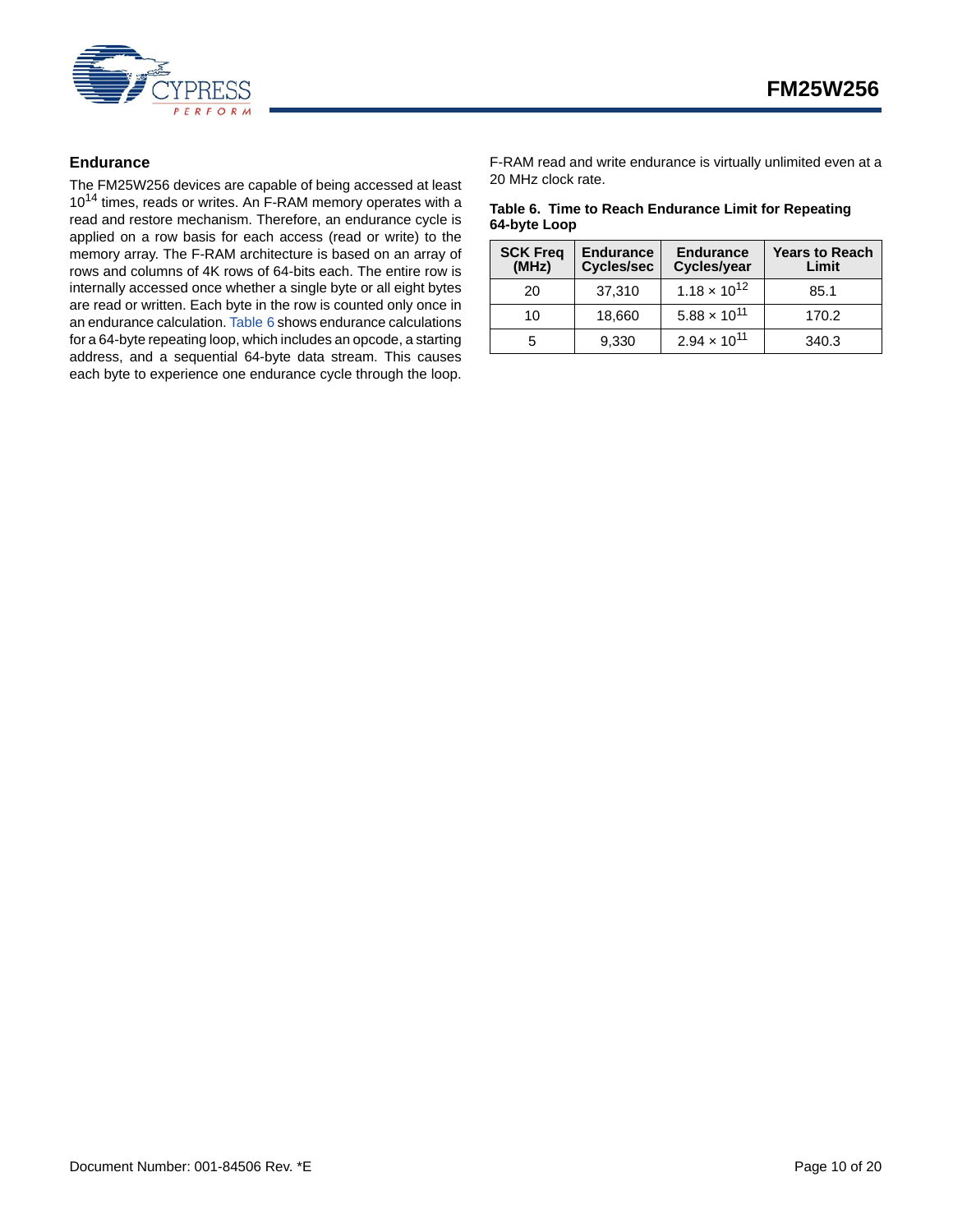

## <span id="page-10-0"></span>**Maximum Ratings**

Exceeding maximum ratings may shorten the useful life of the device. These user guidelines are not tested.

| Maximum accumulated storage time                                                         |
|------------------------------------------------------------------------------------------|
| Ambient temperature                                                                      |
| Supply voltage on $V_{DD}$ relative to $V_{SS}$ -1.0 V to +7.0 V                         |
| Input voltage -1.0 V to +7.0 V and $V_{IN}$ < $V_{DD}$ +1.0 V                            |
| DC voltage applied to outputs                                                            |
| Transient voltage (< 20 ns) on<br>any pin to ground potential -2.0 V to $V_{DD}$ + 2.0 V |

## <span id="page-10-2"></span>**DC Electrical Characteristics**

#### Over the [Operating Range](#page-10-1)

| Package power dissipation                                  |
|------------------------------------------------------------|
| Surface mount lead soldering                               |
| DC output current (1 output at a time, 1s duration)  15 mA |
| Electrostatic Discharge Voltage                            |
| Charged Device Model (AEC-Q100-011 Rev. B)  1.25 kV        |
| Machine Model (AEC-Q100-003 Rev. E)  250 V                 |
|                                                            |

## <span id="page-10-1"></span>**Operating Range**

| Range      | <b>Ambient Temperature (TA)</b> | חחי            |
|------------|---------------------------------|----------------|
| Industrial | –40 °C to +85 °C                | 2.7 V to 5.5 V |

| <b>Parameter</b>       | <b>Description</b>              |                                                                               | <b>Test Conditions</b>                                                                    |                | Typ $^{[3]}$ | <b>Max</b>          | <b>Unit</b> |
|------------------------|---------------------------------|-------------------------------------------------------------------------------|-------------------------------------------------------------------------------------------|----------------|--------------|---------------------|-------------|
| V <sub>DD</sub>        | Power supply                    |                                                                               |                                                                                           | 2.7            | 3.3          | 5.5                 | $\vee$      |
| <b>I</b> <sub>DD</sub> | V <sub>DD</sub> supply current  | SCK toggling between $V_{DD} - f_{SCK} = 1$ MHz                               |                                                                                           |                |              | 0.25                | mA          |
|                        |                                 | 0.3 V and $V_{SS}$ , other inputs<br>$V_{SS}$ or $V_{DD}$ – 0.3 V. SO = Open. | $f_{SCK} = 20 MHz$                                                                        |                |              | 2                   | mA          |
| $I_{SB}$               | V <sub>DD</sub> standby current |                                                                               | $\overline{CS}$ = V <sub>DD</sub> . All other inputs V <sub>SS</sub> or V <sub>DD</sub> . |                | 15           | 30                  | μA          |
| $I_{L1}$               | Input leakage current           | $V_{SS} \leq V_{IN} \leq V_{DD}$                                              |                                                                                           |                |              | ±1                  | μA          |
| $I_{LO}$               | Output leakage current          | $V_{SS} \leq V_{OUT} \leq V_{DD}$                                             |                                                                                           |                |              | ±1                  | μA          |
| V <sub>IH</sub>        | Input HIGH voltage              |                                                                               | $0.7 \times V_{DD}$                                                                       |                |              | $V_{DD}$ + 0.5      | $\vee$      |
| $V_{IL}$               | Input LOW voltage               |                                                                               |                                                                                           | $-0.3$         |              | $0.3 \times V_{DD}$ | $\vee$      |
| V <sub>OH</sub>        | Output HIGH voltage             | $1_{OH} = -2$ mA                                                              |                                                                                           | $V_{DD} - 0.8$ |              |                     | $\vee$      |
| $V_{OL}$               | Output LOW voltage              | $I_{OL}$ = 2 mA                                                               |                                                                                           |                |              | 0.4                 | $\vee$      |

<span id="page-10-3"></span>**Note**<br>3. Typical values are at 25 °C, V<sub>DD</sub> = V<sub>DD</sub>(typ). Not 100% tested.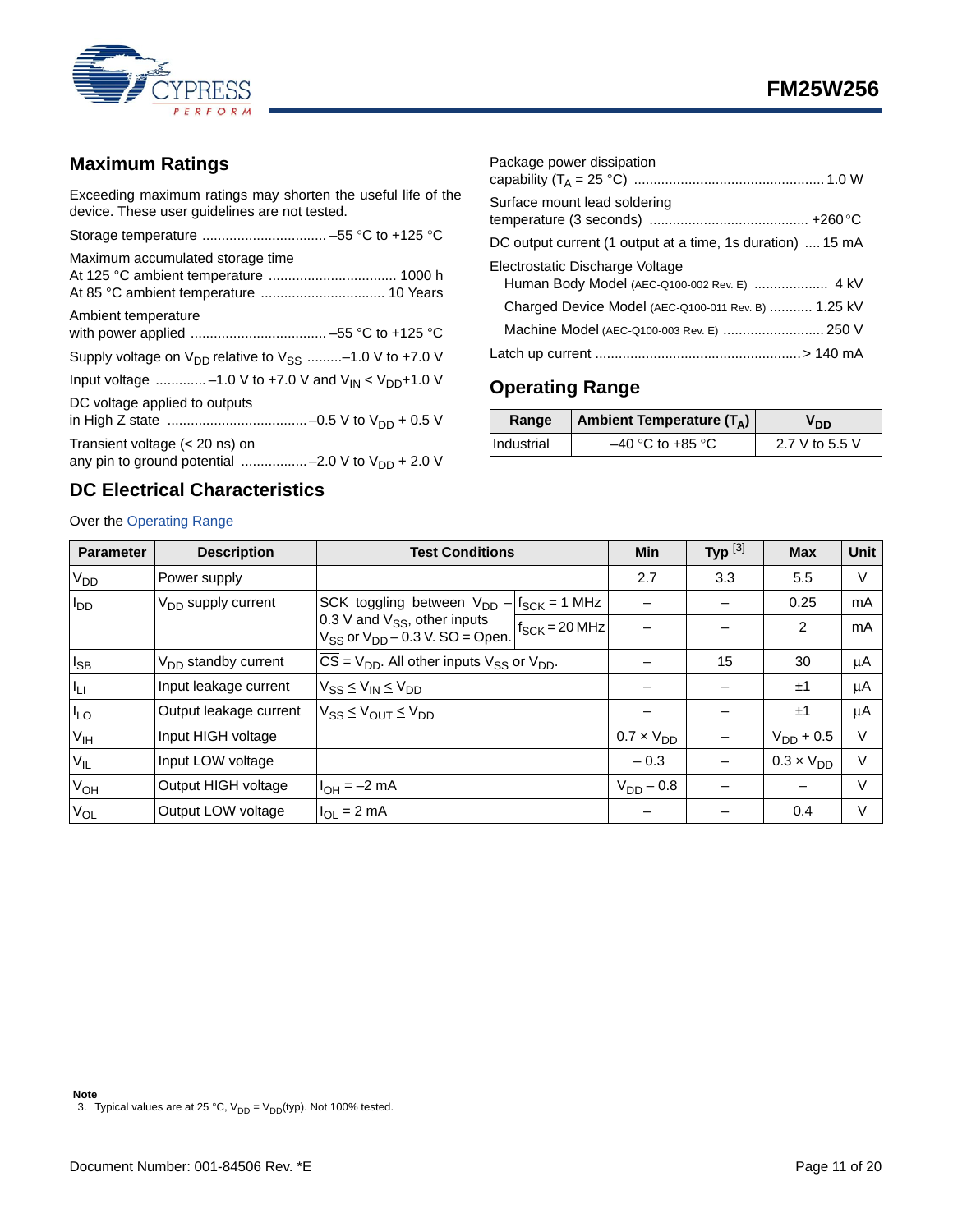

## <span id="page-11-0"></span>**Data Retention and Endurance**

| <b>Parameter</b> | <b>Description</b> | <b>Test condition</b>      | <b>Min</b> | <b>Max</b> | Unit   |
|------------------|--------------------|----------------------------|------------|------------|--------|
| $T_{DR}$         | lData retention    | $T_A = 85 °C$              | 10         |            | Years  |
|                  |                    | $T_A = 75 °C$              | 38         |            |        |
|                  |                    | $T_A = 65 °C$              | 151        | _          |        |
| $Nv_c$           | Endurance          | Over operating temperature | $10^{14}$  |            | Cycles |

## <span id="page-11-1"></span>**Capacitance**

| Parameter <sup>[4]</sup> | <b>Description</b>          | <b>Test Conditions</b>                           | <b>Max</b> | Unit |
|--------------------------|-----------------------------|--------------------------------------------------|------------|------|
| $C_{C}$                  | Output pin capacitance (SO) | $T_A = 25$ °C, f = 1 MHz, $V_{DD} = V_{DD}(typ)$ |            | pF   |
| IC.                      | Input pin capacitance       |                                                  |            | pF   |

## <span id="page-11-2"></span>**Thermal Resistance**

| <b>Parameter</b>     | <b>Description</b>                          | <b>Test Conditions</b>                                                                                    | 8-pin SOIC | Unit                     |
|----------------------|---------------------------------------------|-----------------------------------------------------------------------------------------------------------|------------|--------------------------|
| $\Theta_{JA}$        | Thermal resistance<br>(junction to ambient) | Test conditions follow standard test methods and proce-<br>dures for measuring thermal impedance, per EIA | 141        | °C/W                     |
| $\Theta_{\text{JC}}$ | Thermal resistance<br>(junction to case)    | JESD51.                                                                                                   | 43         | $\mathsf{C}^{\circ}$ C/W |

## <span id="page-11-3"></span>**AC Test Conditions**

<span id="page-11-4"></span>**Note** 4. This parameter is characterized but not 100% tested.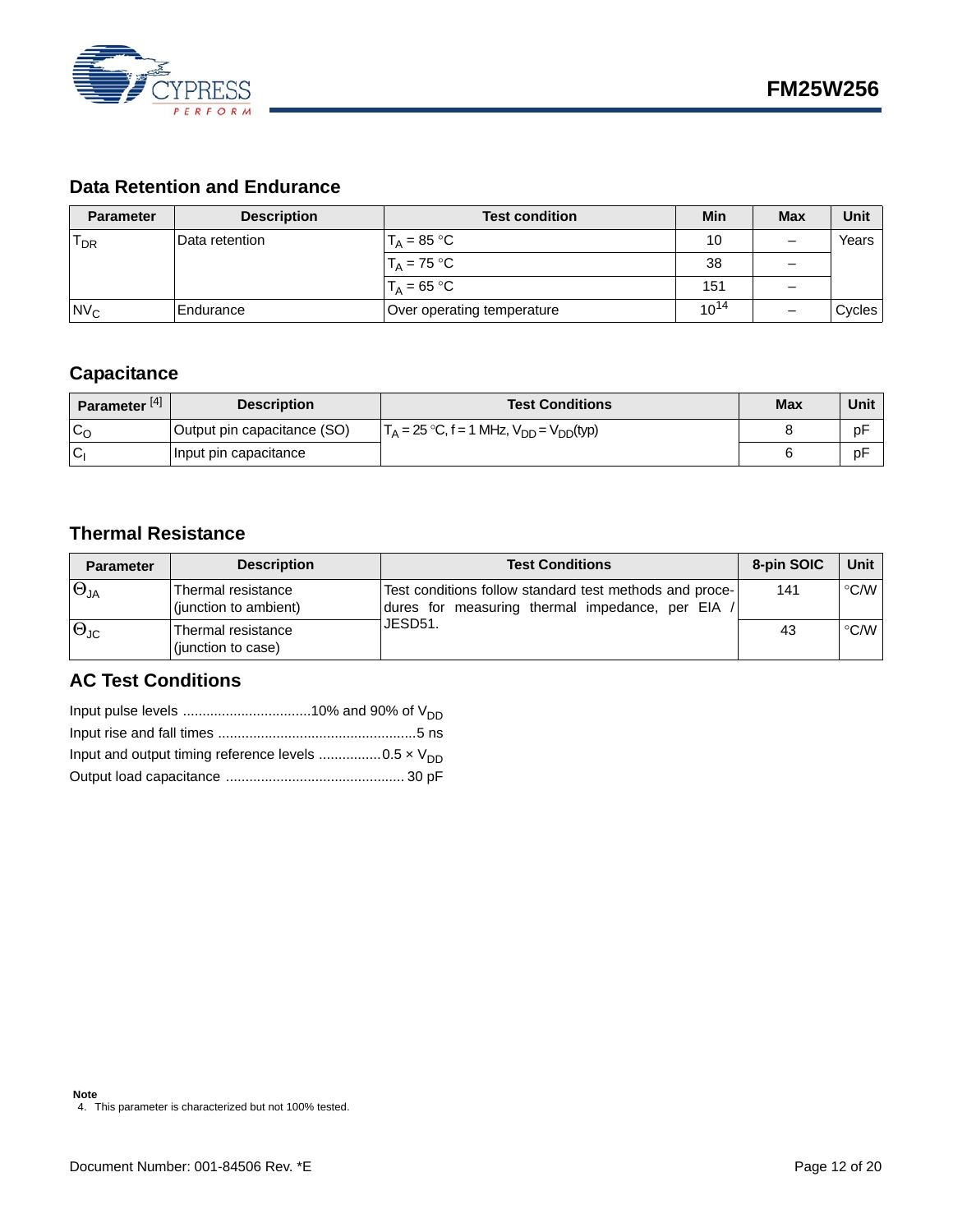

## <span id="page-12-0"></span>**AC Switching Characteristics**

#### Over the [Operating Range](#page-10-1)

| Parameters <sup>[5]</sup>   |                   |                            |             |                          |             |
|-----------------------------|-------------------|----------------------------|-------------|--------------------------|-------------|
| <b>Cypress</b><br>Parameter | Alt. Parameter    | <b>Description</b>         | Min         | <b>Max</b>               | <b>Unit</b> |
| $f_{\mathsf{SCK}}$          |                   | <b>SCK Clock frequency</b> | $\Omega$    | 20                       | <b>MHz</b>  |
| $t_{CH}$                    |                   | Clock HIGH time            | 22          |                          | ns          |
| $t_{CL}$                    |                   | Clock LOW time             | 22          | $\overline{\phantom{0}}$ | ns          |
| $t_{\text{CSU}}$            | t <sub>CSS</sub>  | Chip select setup          | 10          | $\overline{\phantom{0}}$ | ns          |
| $t_{\text{CSH}}$            | $t_{\text{CSH}}$  | Chip select hold           | 10          | —                        | ns          |
| $t_{OD}$ [6, 7]             | t <sub>HZCS</sub> | Output disable time        |             | 20                       | ns          |
| $t_{ODV}$                   | $t_{CO}$          | Output data valid time     |             | 20                       | ns          |
| $t_{OH}$                    |                   | Output hold time           | $\mathbf 0$ | $\overline{\phantom{0}}$ | ns          |
| $t_D$                       |                   | Deselect time              | 60          | —                        | ns          |
| $t_R^{[8, 9]}$              |                   | Data in rise time          |             | 50                       | ns          |
| $t_F^{[8, 9]}$              |                   | Data in fall time          |             | 50                       | ns          |
| $t_{\text{SU}}$             | $t_{SD}$          | Data setup time            | 5           | -                        | ns          |
| $t_H$                       | <sup>t</sup> HD   | Data hold time             | 5           | -                        | ns          |
| $t_{HS}$                    | $t_{\mathsf{SH}}$ | HOLD setup time            | 10          | —                        | ns          |
| $t_{HH}$                    | $t_{HH}$          | <b>HOLD</b> hold time      | 10          | —                        | ns          |
| $t_{HZ}$ [6, 7]             | <sup>t</sup> HHZ  | HOLD LOW to HI-Z           |             | 25                       | ns          |
| $t_{LZ}$ <sup>[7]</sup>     | <sup>t</sup> HLZ  | HOLD HIGH to data active   |             | 20                       | ns          |

**Notes**

- <span id="page-12-3"></span>7. This parameter is characterized but not 100% tested.
- <span id="page-12-4"></span>8. Rise and fall times measured between 10% and 90% of waveform.

<span id="page-12-1"></span><sup>5.</sup> Test conditions assume a signal transition time of 5 ns or less, timing reference levels of 0.5 x V<sub>DD</sub>, input pulse levels of 10% to 90% of V<sub>DD</sub>, and output loading of the specified  $I_{OL}/I_{OH}$  and 30 pF load capacitance shown in [AC Test Conditions on page 12](#page-11-3).

<span id="page-12-2"></span><sup>6.</sup>  $t_{OD}$  and  $t_{HZ}$  are specified with a load capacitance of 5 pF. Transition is measured when the outputs enter a high impedance state.

<span id="page-12-5"></span><sup>9.</sup> These parameters are guaranteed by design and are not tested.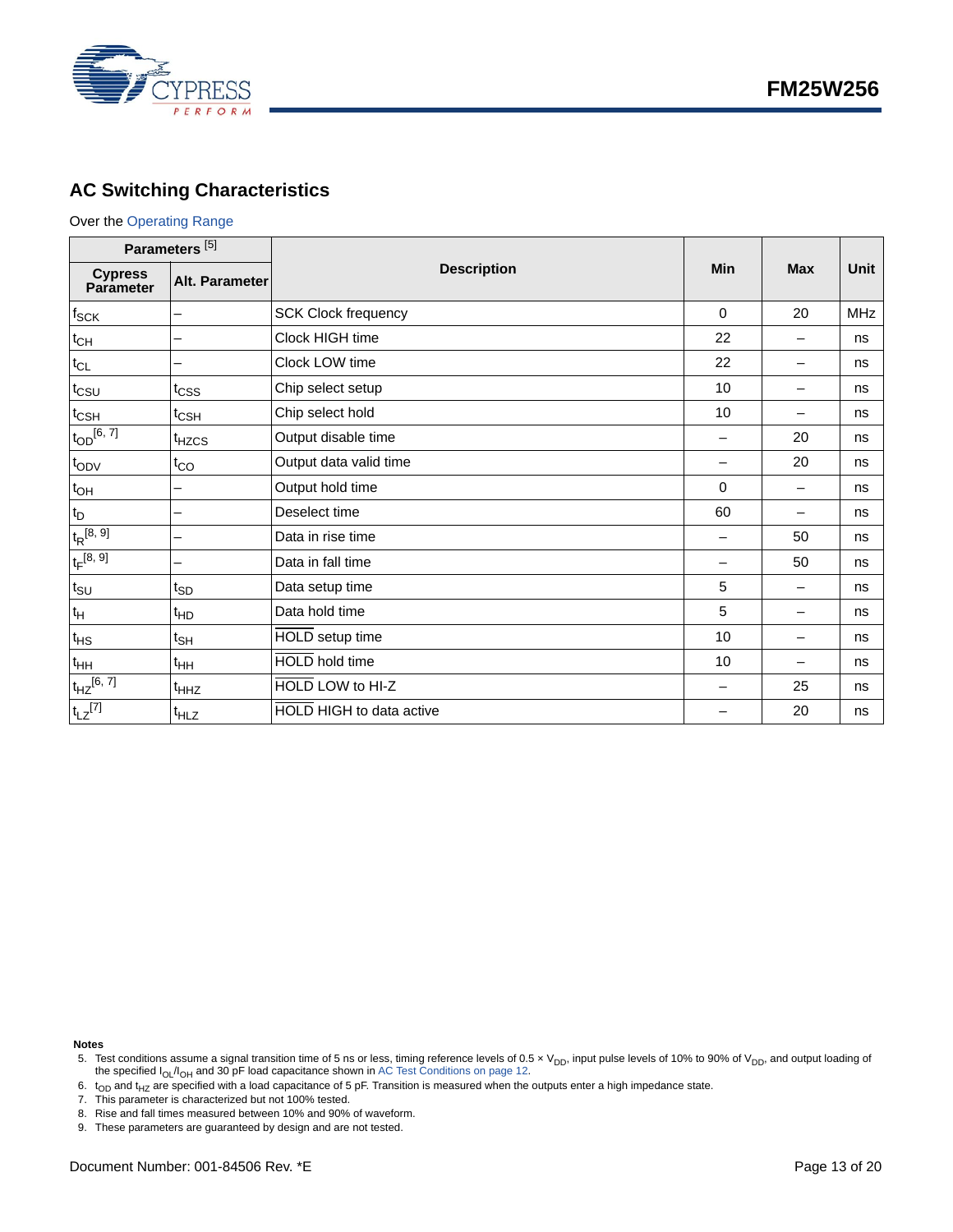



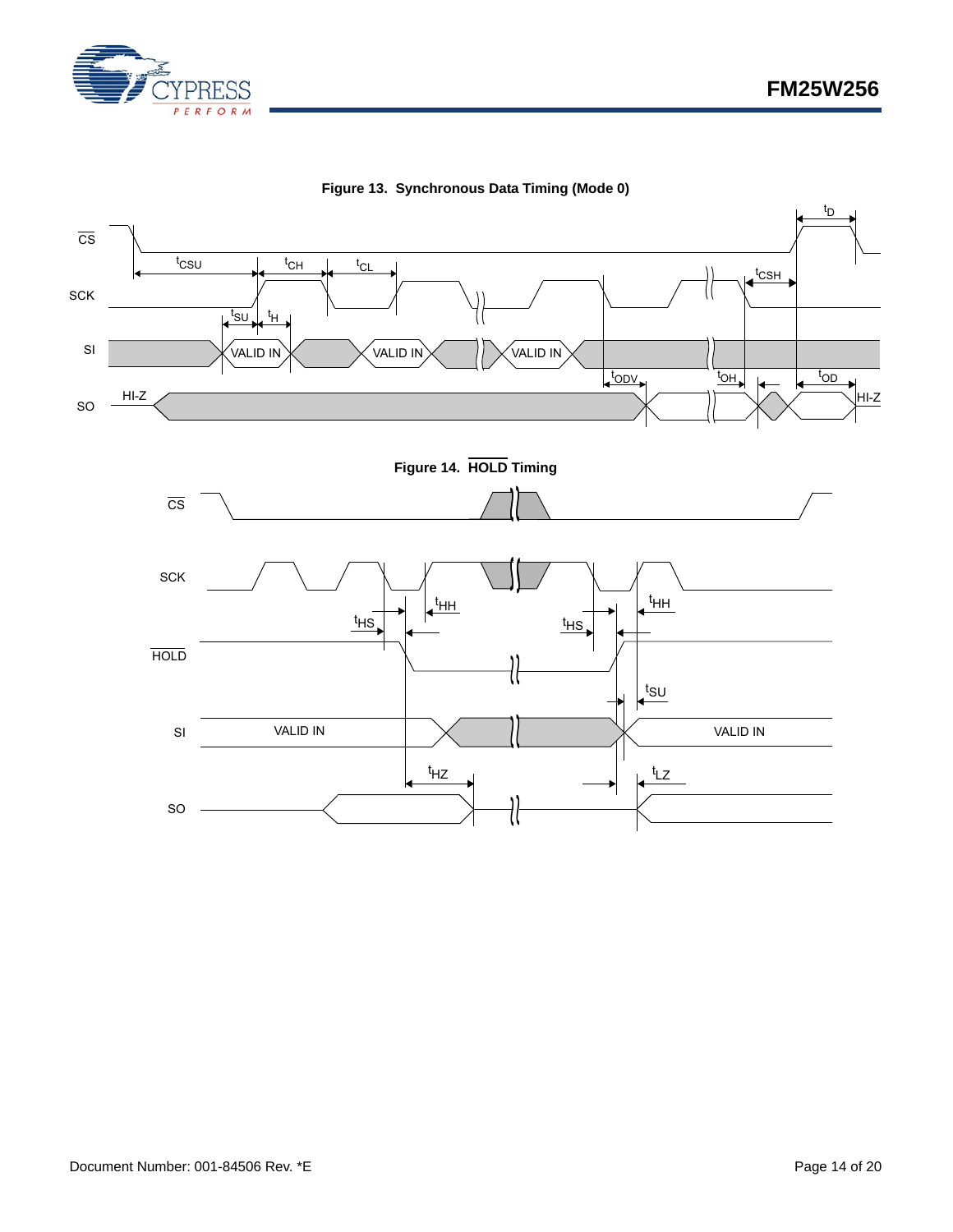

## <span id="page-14-0"></span>**Power Cycle Timing**

## Over the [Operating Range](#page-10-1)

| <b>Parameter</b>         | <b>Description</b>                                      | Min | <b>Max</b> | Unit |
|--------------------------|---------------------------------------------------------|-----|------------|------|
| l <sup>t</sup> P∪        | Power-up V <sub>DD</sub> (min) to first access (CS LOW) |     |            | ms   |
| t <sub>PD</sub>          | Last access (CS HIGH) to power-down $(V_{DD}(min))$     |     |            | μs   |
| $t_{VR}$ <sup>[10]</sup> | $V_{DD}$ power-up ramp rate                             | 30  |            | µs/V |
| $t_{\rm VF}$ [10]        | $V_{DD}$ power-down ramp rate                           | 30  |            | µs/V |

## **Figure 15. Power Cycle Timing**

<span id="page-14-1"></span>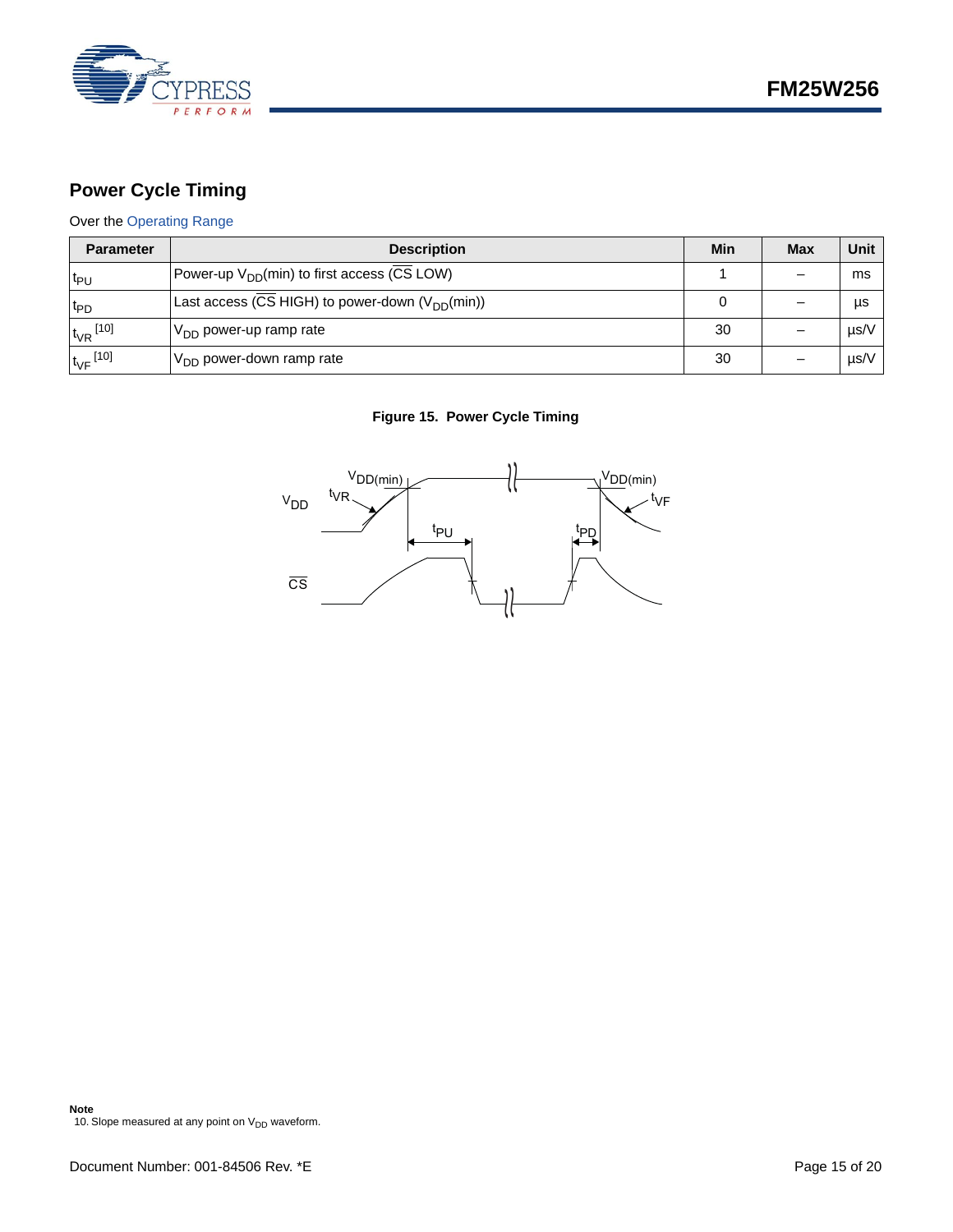

## <span id="page-15-0"></span>**Ordering Information**

| <b>Ordering Code</b> | Package<br><b>Diagram</b> | Package Type        | <b>Operating</b><br>Range |
|----------------------|---------------------------|---------------------|---------------------------|
| FM25W256-G           |                           | 51-85066 8-pin SOIC | Industrial                |
| IFM25W256-GTR        |                           | 51-85066 8-pin SOIC |                           |

All these parts are Pb-free. Contact your local Cypress sales representative for availability of these parts.

#### <span id="page-15-1"></span>**Ordering Code Definitions**

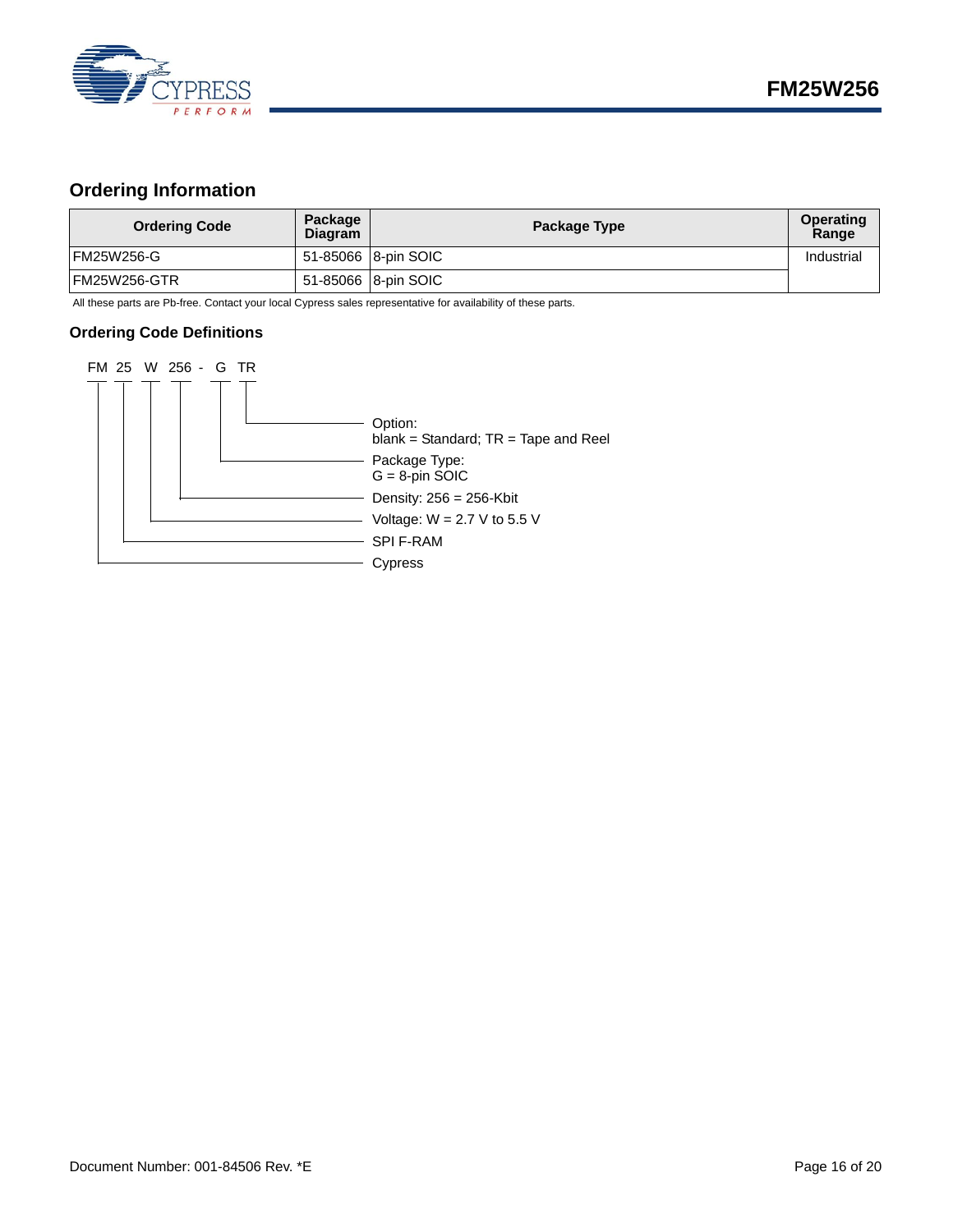

## <span id="page-16-0"></span>**Package Diagram**

#### **Figure 16. 8-pin SOIC (150 Mils) Package Outline, 51-85066**

- 1. DIMENSIONS IN INCHES[MM] MIN.<br>MAX.
- 2. PIN 1 ID IS OPTIONAL,<br>ROUND ON SINGLE LEADFRAME RECTANGULAR ON MATRIX LEADFRAME
- 3. REFERENCE JEDEC MS-012
- 4 PACKAGE WEIGHT 0 07gms

|                    | PART#                |
|--------------------|----------------------|
| S <sub>08</sub> 15 | STANDARD PKG         |
| SZ08.15            | LEAD FREE PKG        |
| SW8.15             | <b>LEAD FREE PKG</b> |





51-85066 \*G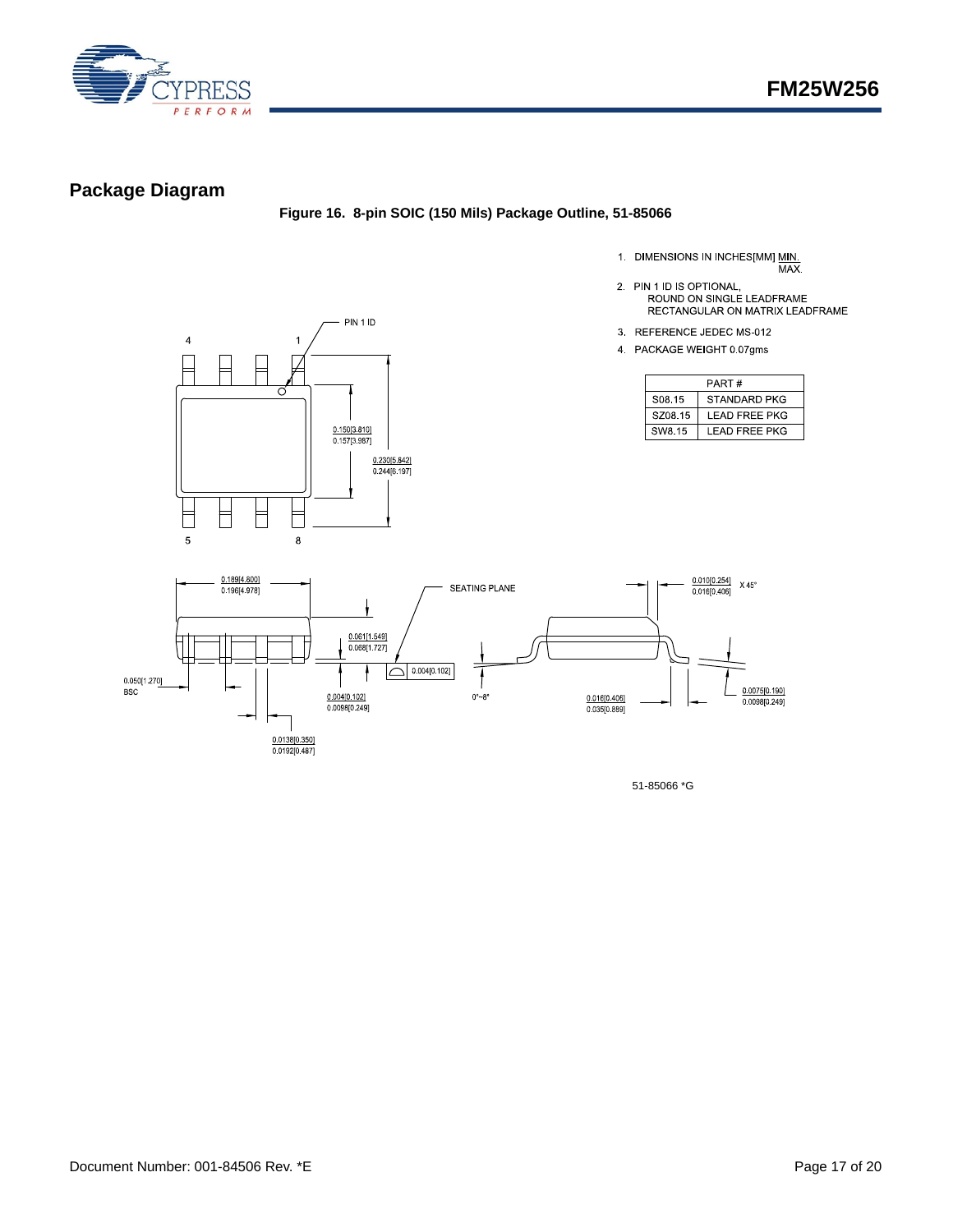

| Acronym       | <b>Description</b>                                     |
|---------------|--------------------------------------------------------|
| <b>AEC</b>    | Automotive Electronics Council                         |
| <b>CPHA</b>   | Clock Phase                                            |
| <b>CPOL</b>   | <b>Clock Polarity</b>                                  |
| <b>EEPROM</b> | Electrically Erasable Programmable Read-Only<br>Memory |
| EIA           | Electronic Industries Alliance                         |
| 1/O           | Input/Output                                           |
| <b>JEDEC</b>  | Joint Electron Devices Engineering Council             |
| JESD          | <b>JEDEC Standards</b>                                 |
| <b>LSB</b>    | Least Significant Bit                                  |
| <b>MSB</b>    | Most Significant Bit                                   |
| F-RAM         | Ferroelectric Random Access Memory                     |
| RoHS          | <b>Restriction of Hazardous Substances</b>             |
| <b>SPI</b>    | Serial Peripheral Interface                            |
| SOIC          | Small Outline Integrated Circuit                       |

## <span id="page-17-0"></span>Acronyms **Document Conventions**

### <span id="page-17-2"></span><span id="page-17-1"></span>**Units of Measure**

| <b>Symbol</b> | <b>Unit of Measure</b> |
|---------------|------------------------|
| °C            | degree Celsius         |
| <b>Hz</b>     | hertz                  |
| kHz           | kilohertz              |
| ΚΩ            | kilohm                 |
| Kbit          | kilobit                |
| kV            | kilovolt               |
| <b>MHz</b>    | megahertz              |
| μA            | microampere            |
| μs            | microsecond            |
| mA            | milliampere            |
| ms            | millisecond            |
| ns            | nanosecond             |
| Ω             | ohm                    |
| %             | percent                |
| pF            | picofarad              |
| V             | volt                   |
| W             | watt                   |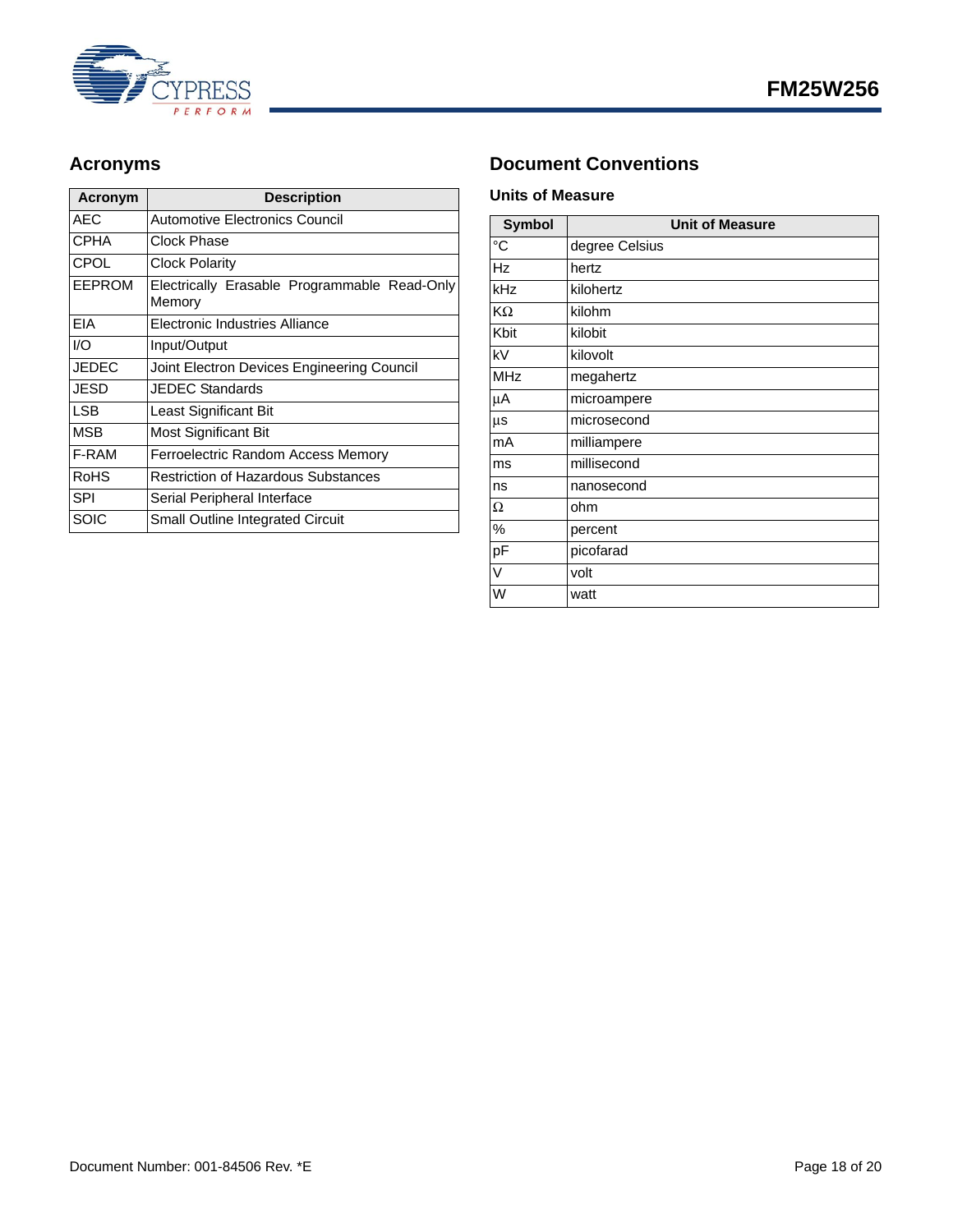

## <span id="page-18-0"></span>**Document History Page**

#### **Document Title: FM25W256, 256-Kbit (32 K × 8) Serial (SPI) F-RAM**

| Document Number: 001-84506 |                |                    |                                  |                                                                                                                                                                                                                                                                                                                                                                                                                                                                              |  |
|----------------------------|----------------|--------------------|----------------------------------|------------------------------------------------------------------------------------------------------------------------------------------------------------------------------------------------------------------------------------------------------------------------------------------------------------------------------------------------------------------------------------------------------------------------------------------------------------------------------|--|
| Rev.                       | <b>ECN No.</b> | Orig. of<br>Change | <b>Submission</b><br><b>Date</b> | <b>Description of Change</b>                                                                                                                                                                                                                                                                                                                                                                                                                                                 |  |
| $***$                      | 3912930        | <b>GVCH</b>        | 02/25/2013                       | New spec                                                                                                                                                                                                                                                                                                                                                                                                                                                                     |  |
| *A                         | 3994285        | <b>GVCH</b>        | 05/14/2013                       | Added Appendix A - Errata for FM25W256                                                                                                                                                                                                                                                                                                                                                                                                                                       |  |
| *B                         | 4045438        | <b>GVCH</b>        | 06/30/2013                       | All errata items are fixed and the errata is removed.                                                                                                                                                                                                                                                                                                                                                                                                                        |  |
| $^{\ast}$ C                | 4226165        | <b>GVCH</b>        | 01/24/2014                       | Converted to Cypress standard format<br><b>Updated Maximum Ratings table</b><br>- Removed Moisture Sensitivity Level (MSL)<br>- Added junction temperature and latch up current<br><b>Updated Data Retention and Endurance table</b><br>- Added data retention value at 65 $\degree$ C and 75 $\degree$ C temperature<br>Added Thermal Resistance table<br>Removed Package Marking Scheme (top mark)<br>Removed Ramtron revision history<br><b>Completing Sunset Review.</b> |  |
| *D                         | 4563141        | <b>GVCH</b>        | 11/06/2014                       | Added related documentation hyperlink in page 1.                                                                                                                                                                                                                                                                                                                                                                                                                             |  |
| *E                         | 4879819        | ZSK / PSR          | 08/11/2015                       | <b>Updated Maximum Ratings:</b><br>Removed "Maximum junction temperature".<br>Added "Maximum accumulated storage time".<br>Added "Ambient temperature with power applied".<br><b>Updated Package Diagram:</b><br>spec 51-85066 - Changed revision from *F to *G.<br>Updated to new template.                                                                                                                                                                                 |  |